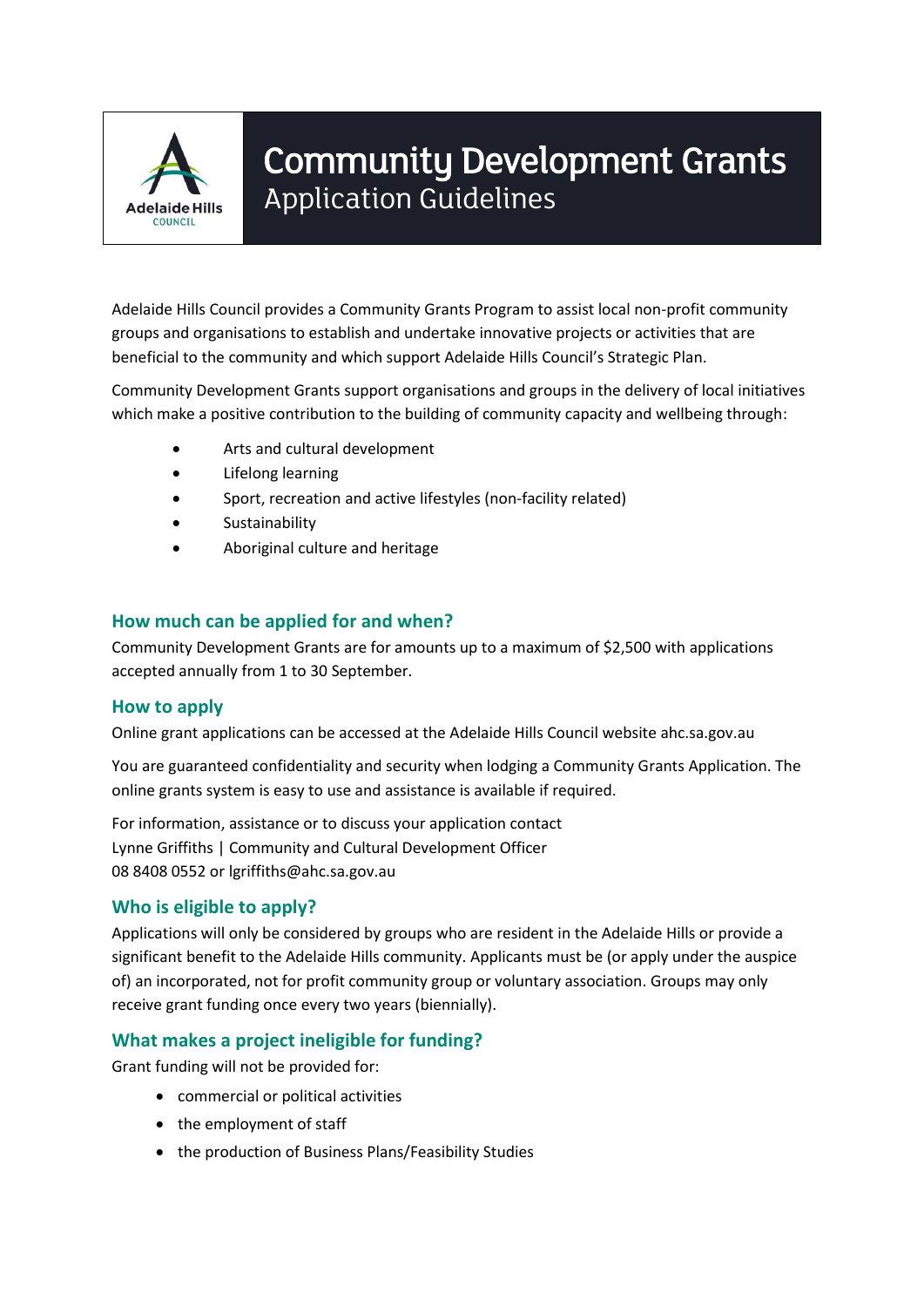- services that are a primary funding responsibility of either the State or Federal Government (ie. schools)
- the reimbursement of funds already spent prior to receiving approval ie: applicants cannot seek funds retrospectively
- proposals that will lead to a dependence on Council funds (ie: ongoing operational expenses such as Public Liability Insurance)
- fundraising or general sponsorship
- equipment with a short life (ie. disposable items of low cost and a short life).
- institutions of religion unless there is a clear community benefit from the project
- applicants who have an outstanding debt owing to Council (excluding community loans were terms and conditions are being met)
- applicants that have an outstanding grant acquittal from a previous funding round
- applicants who have received funding in the previous year's funding round

## **Applicant Details**

In addition to name, address and contact details for your organisation, you must provide:

- details of how your organisation is managed,
- details about your organisations legal status, or
- details of the incorporated auspicing body.

## **Auspicing Body**

Groups that are not incorporated are still eligible to apply provided applications are made through an appropriate incorporated body that is willing to sponsor the project. The sponsoring body will need to provide their incorporation number and ABN. It is this organisation that the grant payment will be made to.

## **Tax Information**

Do you have an Australian Business Number (ABN), or if being sponsored, does your sponsoring body have an ABN? Have you registered for Goods and Services Tax (GST) purposes? You will be required to complete a declaration to certify that the information you have provided relating to your ABN is true and correct.

## **The Project**

In this section of the Application you will be required to address the following:

- The name of the project
- A brief project description
- Who will benefit from the project
- Expected outcomes
- Community support for the project
- Capacity to undertake the project

#### **Project time frame**

Provide the project start and end dates.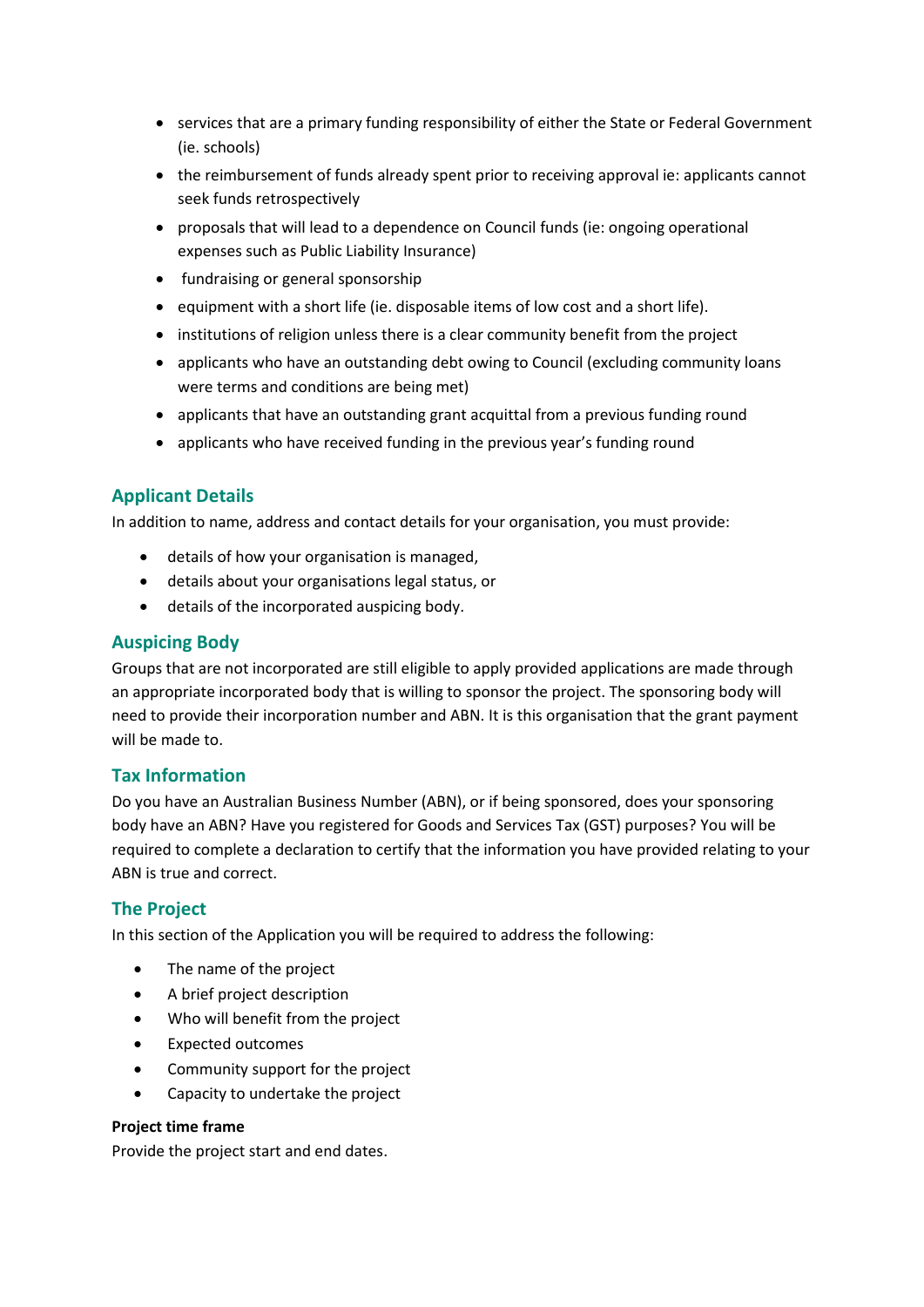#### **Project description**

Describe your project as clearly as possible so that the selection panel has a good understanding of what you hope to achieve. Include the *who, what, where and why*.

#### **What will the grant funds be used for?**

Provide a brief summary of how the funds will be spent

#### **Who will benefit from the project?**

Describe how the Adelaide Hills community will benefit from the project. This is a very important part of your application and necessary for its success. If your project is wholly or partly outside of the Adelaide Hills area then your application will need to clearly demonstrate strong links and benefits to the Adelaide Hills community.

#### **What are the expected outcomes of the project?**

Briefly describe the outcomes that you hope to achieve by undertaking your project.

#### **How will you know if these outcomes have been achieved?**

Briefly describe how you will measure the success of your project.

#### **Provide evidence of community support for the project**

Here you have the opportunity to demonstrate community support for your project. If you have a letter of support or other written evidence you can upload it here.

#### **Partnerships and collaboration**

List any other organisations that you will be working collaboratively or in partnership with and how you will be working together.

## **Does your project require approval from a land owner or property owner? Is your building owned by Adelaide Hills Council?**

Being awarded a grant does not imply that Council has given permission for works to be undertaken. All planning approval processes must be undertaken by the organization before any works can be carried out on any Council property. While a grant may be awarded prior to planning approval or lease condition requirements being met, works cannot be undertaken until all of the normal approvals have been acquired and it is the sole responsibility of the applying organization to ensure that all lease conditions are met.

Preference will be given to:

- applications that demonstrate community collaboration and partnership
- applications that will benefit a wide range of people in the community
- applications that widen the range of activities available in the community and encourage the inclusion of all groups within the community
- applications that can demonstrate that the activity or project will be ongoing in nature
- organisations or groups who have been unable to obtain other grant funds
- applications for capital funding resulting in physical improvements including improvements to physical access and mobility and/or maintenance
- organisations which can demonstrate financial viability and ongoing group support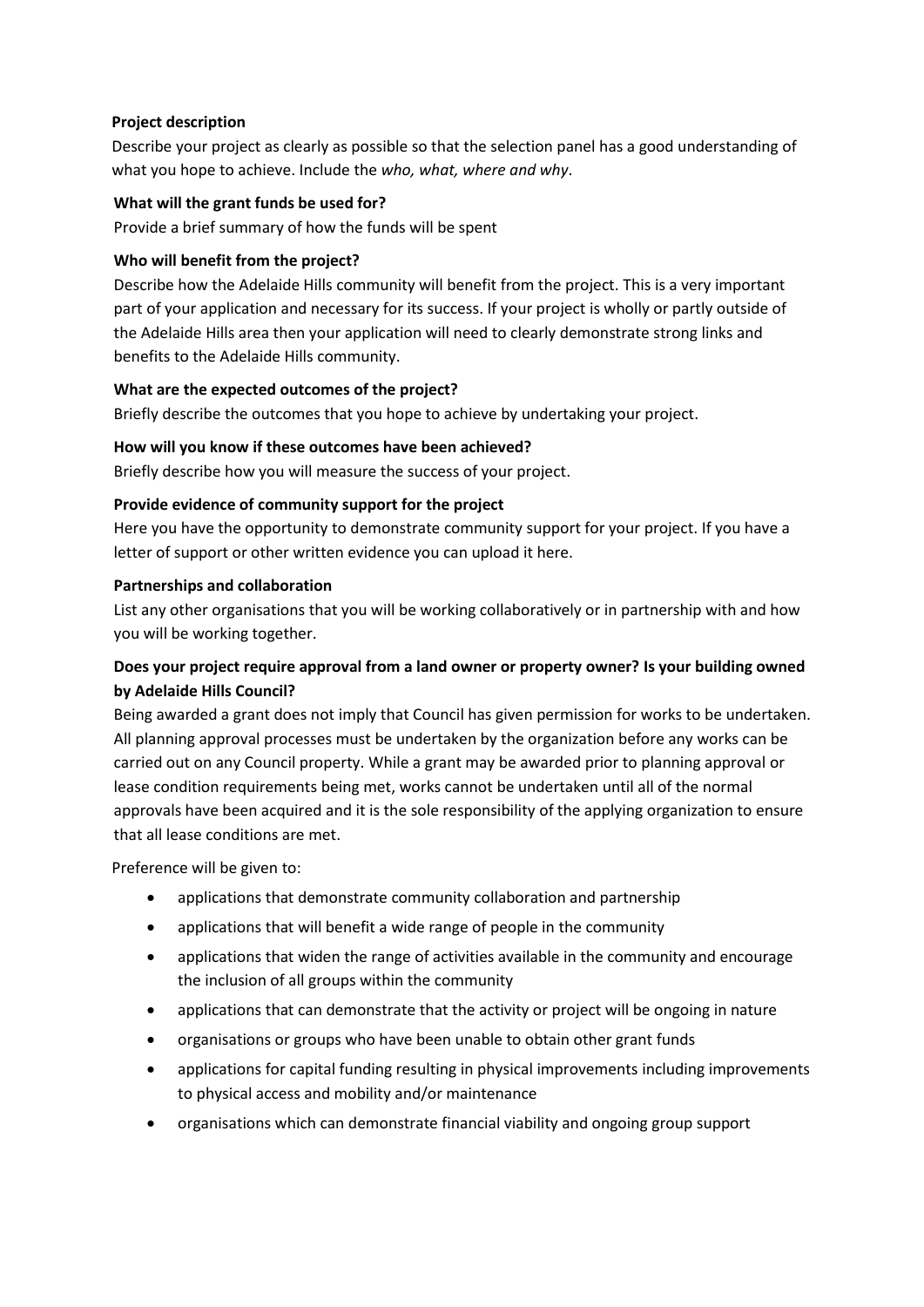groups or organisations who are actively engaged in helping themselves and can demonstrate the capacity to contribute to the project with either in-kind or financial support

## **Project Budget**

In this section you are required to:

- provide a detailed income and expenditure budget for the project
- indicate if your project could succeed if only partial funding was received
- provide a copy of the organisation's previous financial year annual financial statement
- provide copies of any quotes for purchases
- indicate if a fee will be charged to participants and if so how much (this should be included in the budget under income)
- indicate income from other sources such as grants or donations
- provide details of in-kind contributions
- indicate if volunteers will be used in this project

See below for an example of a budget:

| <b>INCOME</b>              | <b>CONFIRMED</b><br><b>FUNDING</b> | \$         | <b>EXPENDITURE</b>           |            |
|----------------------------|------------------------------------|------------|------------------------------|------------|
| <b>AHC Community Grant</b> | unconfirmed                        | \$600.00   | Raised Garden Bed            | \$600.00   |
| <b>AHC Community Grant</b> | Unconfirmed                        | \$700.00   | <b>Timber &amp; Fixtures</b> | \$700.00   |
| Donation                   | Confirmed                          | \$50.00    | Irrigation                   | \$50.00    |
| Organisational             | Confirmed                          | \$490.00   | Soil                         | \$490.00   |
| <b>AHC Community Grant</b> | Unconfirmed                        | \$470.00   | Water Pipes & Plumbing       | \$470.00   |
|                            |                                    |            |                              |            |
|                            |                                    | \$2,310.00 |                              | \$2,310.00 |

## **Declaration and Agreement to the Conditions of the Grant**

The applicant is required to agree to the Conditions of the Grant and declare that:

- the individual/s completing the application have the organisations authority to do so,
- all information provided is true and correct, and
- should this application be approved, the organisation agrees to the conditions of the grant in accordance with Council's accountability and reporting requirements.

#### **Acknowledgement of Funding**

Adelaide Hills Council requires acknowledgement of its support for any project or activity funded under the Community Grants Program. This should include one or a combination of the following:

- acknowledgement of the Council's support on all printed materials related to the project or program; or
- opportunities for a representative of the Adelaide Hills Council to speak at key activities, or